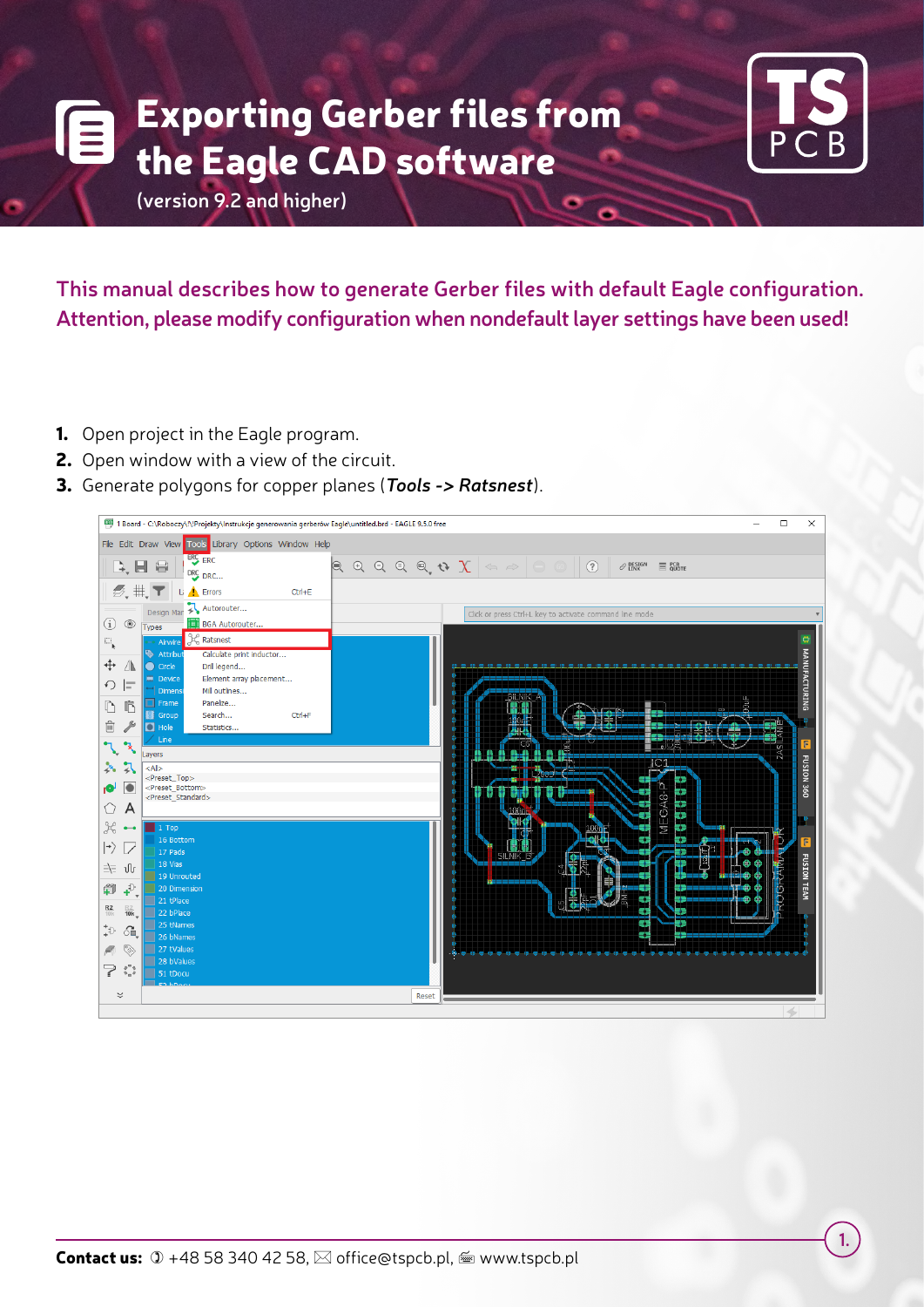## **4.** Generate Gerber files:

4. Przechodzimy do generowania plików gerber: **a.** select File -> CAM Processor from the window with a circuit view,

|                                                                                                                                                                                                                                                                                                                                                                                                                                                                                                                                                                                                                                                            |                                                                                                         | 1 Board - C:\Roboczy\!\!Projekty\Instrukcje generowania gerberów Eagle\untitled.brd - EAGLE 9.5.0 free                                                                                                                                                                       |                                                                   |                                                                 | □ | ×                                                 |
|------------------------------------------------------------------------------------------------------------------------------------------------------------------------------------------------------------------------------------------------------------------------------------------------------------------------------------------------------------------------------------------------------------------------------------------------------------------------------------------------------------------------------------------------------------------------------------------------------------------------------------------------------------|---------------------------------------------------------------------------------------------------------|------------------------------------------------------------------------------------------------------------------------------------------------------------------------------------------------------------------------------------------------------------------------------|-------------------------------------------------------------------|-----------------------------------------------------------------|---|---------------------------------------------------|
| Fle Edit Draw View Tools Library Options Window Help                                                                                                                                                                                                                                                                                                                                                                                                                                                                                                                                                                                                       |                                                                                                         |                                                                                                                                                                                                                                                                              |                                                                   |                                                                 |   |                                                   |
| New<br>Dopen                                                                                                                                                                                                                                                                                                                                                                                                                                                                                                                                                                                                                                               | $Ctrl + N$<br>$Ctrl + O$                                                                                | $\boxed{\text{SCR}}\boxed{\text{CP}}\boxed{\text{Q}}\boxed{\text{Q}}\boxed{\text{Q}}\boxed{\text{Q}}\boxed{\text{Q}}\boxed{\text{Q}}\boxed{\text{Q}}\boxed{\text{Q}}\boxed{\text{Q}}\boxed{\text{S}}\boxed{\text{S}}\approx\boxed{\text{S}}\boxed{\text{Q}}\boxed{\text{Q}}$ |                                                                   | $\mathcal{P}$ design<br>$\equiv$ $_{\text{QUOTE}}^{\text{PCB}}$ |   |                                                   |
| Open recent<br>$\mathbf{H}$ Save<br>Save as<br>Save Copy for EAGLE 7.x<br>Save all<br>Save as Design Block<br>Save Selection as Design Block<br>Print setup<br>Print<br>cAM Processor<br>Generate CAM data<br>SG Switch to schematic<br>Import<br>Export<br>SCR Execute Script<br>ULP Run ULP<br>Close<br>Exit<br>ೆಂ<br>16 Bottom<br>$\left\vert \rightarrow\right\rangle$<br>$\overline{\phantom{a}}$<br>17 Pads<br>18 Vias<br>三三<br>ปโ<br>19 Unrouted<br>$\uparrow$<br>H<br>20 Dimension<br>21 tPlace<br>$rac{R2}{10k}$<br>$\frac{\mathbb{R} \, 2}{10 \mathsf{k}}$<br>22 bPlace<br>25 tNames<br>$\downarrow^+$<br>œ<br>26 bNames<br>Ø<br>27 tValues<br>Æ | ×<br>$\overline{\mathbf v}$<br>$Ctrl + S$<br>ction Filter<br>$Ctrl + P$<br>þ.<br>$Ctrl + F4$<br>$Alt+X$ |                                                                                                                                                                                                                                                                              | Click or press Ctrl+L key to activate command line mode<br>SILNIK | MEGA8<br>÷                                                      |   | D MANUFACTURING<br>F<br>FUSION 360<br>FUSION TEAM |
| 28 bValues<br>7<br>$\begin{smallmatrix} 0 & 0 \\ 0 & 0 \end{smallmatrix}$<br>51 tDocu<br>$\breve{~}$                                                                                                                                                                                                                                                                                                                                                                                                                                                                                                                                                       |                                                                                                         | Reset                                                                                                                                                                                                                                                                        |                                                                   |                                                                 |   |                                                   |
| Ratsnest: Nothing to do!                                                                                                                                                                                                                                                                                                                                                                                                                                                                                                                                                                                                                                   |                                                                                                         |                                                                                                                                                                                                                                                                              |                                                                   |                                                                 |   |                                                   |

**b.** in the CAM Processor window select **Soldermask Top** and **Soldermask Bottom** and check if *Negative image* is unchecked, **produce** in the set of a

| CAM Processor                                                                                                                                                           |                                                                                                                                                                   | ×                     |
|-------------------------------------------------------------------------------------------------------------------------------------------------------------------------|-------------------------------------------------------------------------------------------------------------------------------------------------------------------|-----------------------|
| template_2_layer.cam                                                                                                                                                    | $\Box$ $\Box$ Export as ZIP $\Box$ Export to Project Directory                                                                                                    | Units: Metric         |
| <b>Output Files</b><br>▼ Gerber<br><b>Top Copper</b><br><b>Bottom Copper</b><br>Profile<br>Soldermask Top<br>Soldermask Bottom<br>Solderpaste Top<br>Solderpaste Bottom | Gerber File<br>53<br>Soldermask<br>Soldermask Top<br>Function:<br>Name:<br>Negative image<br>Layer type:   Top<br>$\overline{\mathbf{v}}$<br>Layers<br>#<br>Layer | 鑗.                    |
| Silkscreen Top<br>Silkscreen Bottom<br>$\nabla$ Drill<br>Auto Drill<br>▼ Assembly<br><b>Bill of Material</b><br>Pick and Place<br>Drawings<br>Legacy                    | 29<br>tStop<br>53                                                                                                                                                 |                       |
| ♠<br>$+$                                                                                                                                                                | Ø,<br><b>Board Shape</b><br>$\ddot{\phantom{0}}$<br>Output                                                                                                        | Cutouts               |
| EAGLE default 2 layer CAM job.                                                                                                                                          | Gerber filename:<br>%PREFIX/soldermask_top.gbr<br>Resolved file path:<br>CAMOutputs/GerberFiles/soldermask_top.gbr                                                | <b>Export File</b>    |
| Edit Description<br>Select Board                                                                                                                                        | $\blacktriangleright$ Advanced                                                                                                                                    | Process Job<br>Cancel |

**2.**

**Contact us:**  $\infty$  +48 58 340 42 58,  $\boxtimes$  office@tspcb.pl,  $\cong$  www.tspcb.pl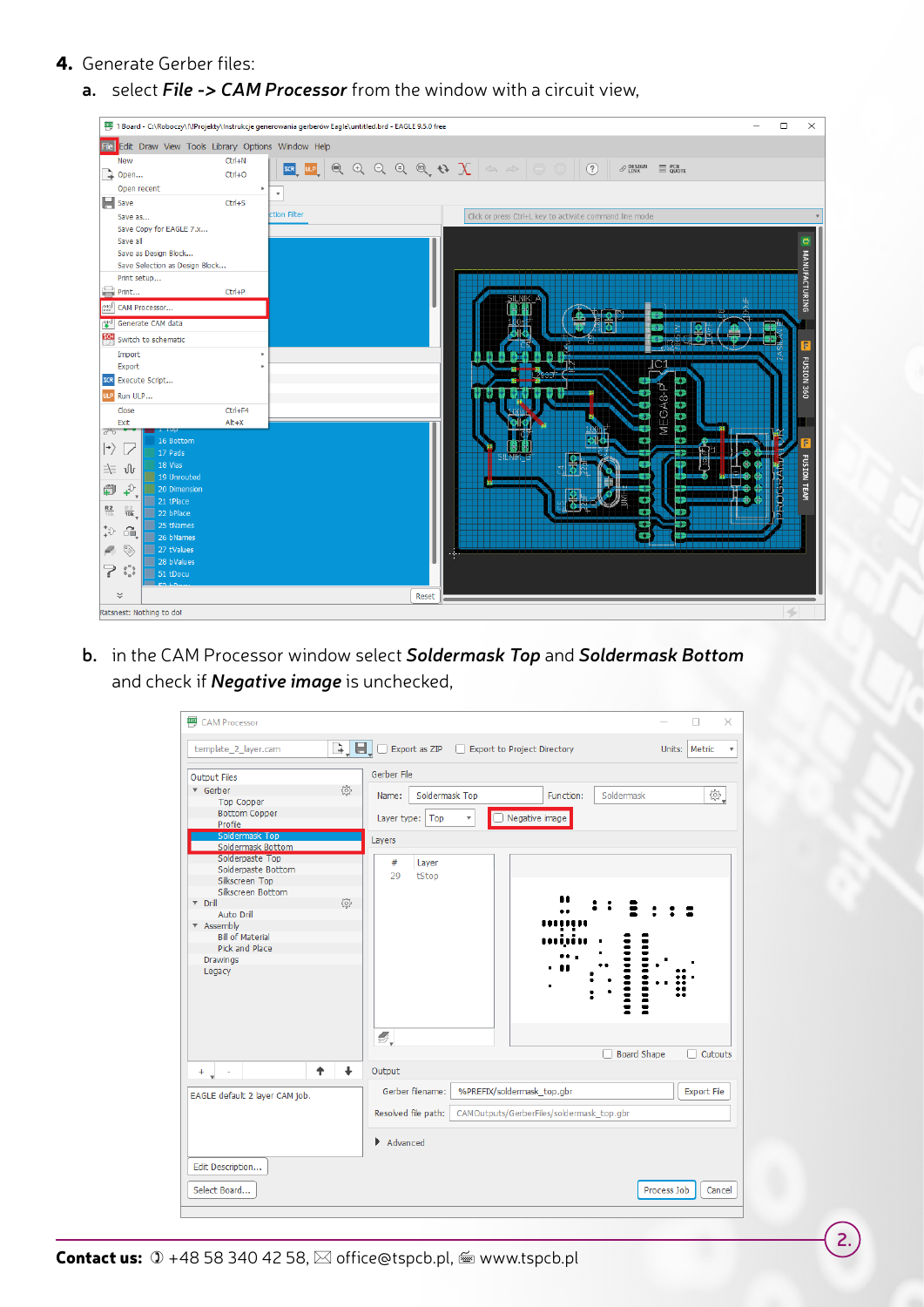**c.** in the **CAM Processor** window check **Export as ZIP** (1) and then click **Process Job** button (2). In the folder selection window choose directory for and then click Choose Folder button,

| BRO<br><b>CAM Processor</b>                                                             |                                                                                                             | $\times$<br>п                             |
|-----------------------------------------------------------------------------------------|-------------------------------------------------------------------------------------------------------------|-------------------------------------------|
| template 2 layer.cam                                                                    | 님.<br>À,<br>Export as ZIP<br>Export to Project Directory                                                    | Units:   Metric<br>$\overline{\mathbf v}$ |
| <b>Output Files</b>                                                                     | Gerber File                                                                                                 |                                           |
| ▼ Gerber<br><b>Top Copper</b><br><b>Bottom Copper</b>                                   | 흉<br><b>Top Copper</b><br>Function:<br>Name:<br>Copper<br>Gerber layer number: L1<br>Layer type:   Top<br>▼ | ₩.<br>Negative image                      |
| Profile<br>Soldermask Top<br>Soldermask Bottom<br>Solderpaste Top<br>Solderpaste Bottom | Layers<br>#<br>Layer<br>$\mathbf{1}$<br>Top                                                                 |                                           |
| Silkscreen Top<br>Silkscreen Bottom<br>$\nabla$ Drill<br>Auto Drill                     | 17<br>Pads<br>Vias<br>18<br>503                                                                             |                                           |
| ▼ Assembly<br><b>Bill of Material</b><br>Pick and Place<br>Drawings<br>Legacy           |                                                                                                             | $\mathop{\mathsf{in}}$                    |
|                                                                                         | s,                                                                                                          | <b>Board Shape</b><br>Cutouts             |
| ٠<br>$+$                                                                                | Ť<br>Output                                                                                                 |                                           |
| EAGLE default 2 layer CAM job.                                                          | Gerber filename:<br>%PREFIX/copper_top.gbr<br>Resolved file path:<br>CAMOutputs/GerberFiles/copper_top.gbr  | <b>Export File</b>                        |
|                                                                                         | Advanced                                                                                                    |                                           |
| Edit Description<br>Select Board                                                        |                                                                                                             | Process Job<br>Cancel                     |
| C:/Roboczy/!/!Projekty/Instrukcje generowania gerberów Eagle/untitled.brd               |                                                                                                             |                                           |